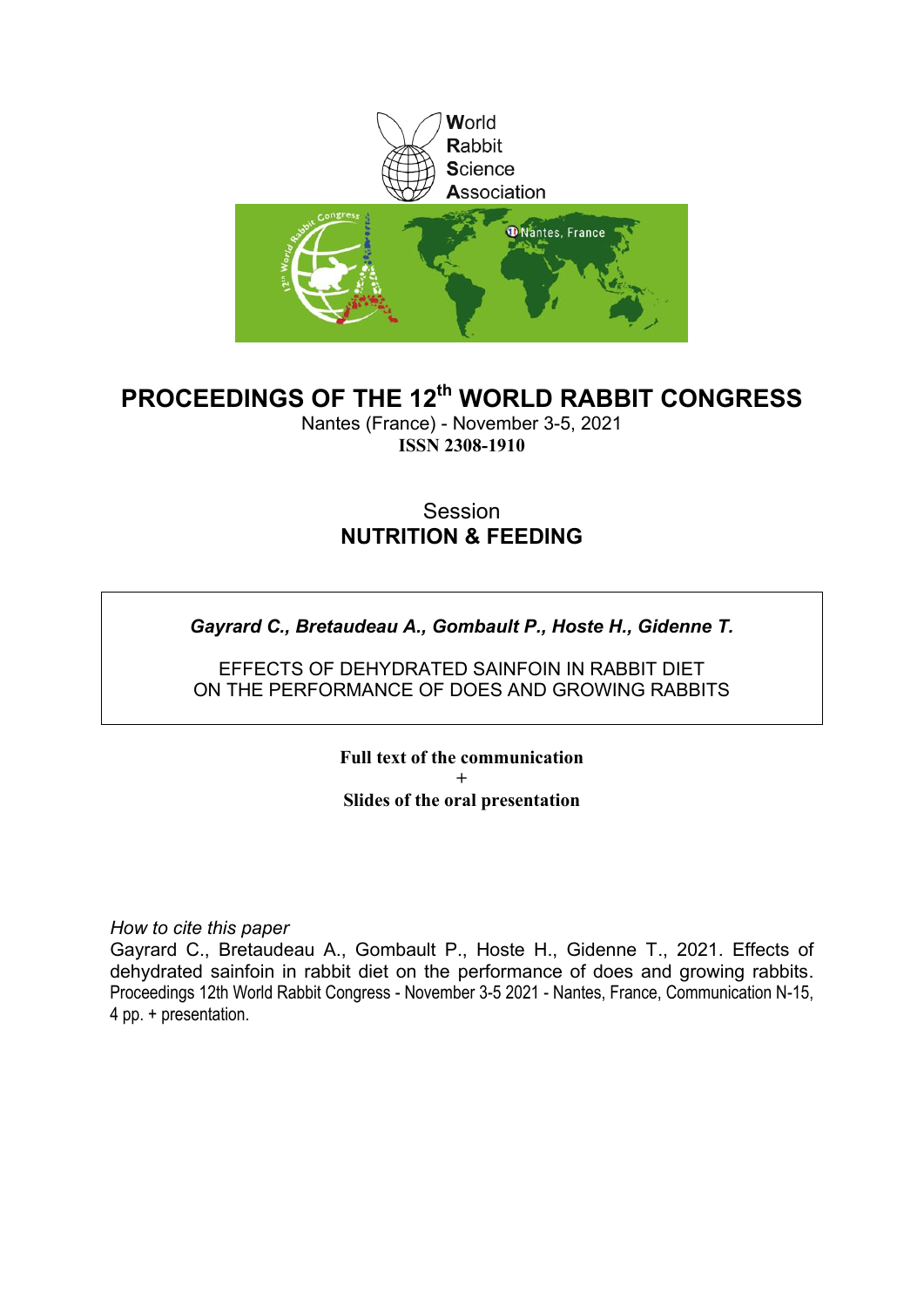#### **EFFECTS OF DEHYDRATED SAINFOIN IN RABBIT DIET ON THE PERFORMANCE OF DOES AND GROWING RABBITS**

**Gayrard C.<sup>1</sup> , Bretaudeau A.<sup>2</sup> , Gombault P.<sup>3</sup> , Hoste H.<sup>4</sup> ., Gidenne T.1\***

<sup>1,</sup> GenPhySE, Université de Toulouse, INRAE, ENVT, F-31326, Castanet Tolosan, France; <sup>2</sup> ARRIVE-BELLANNE, Nueil-les-Aubiers, France; <sup>3</sup> MULTIFOLIA, Viapres-le-petit; France; <sup>4</sup> UMR 1225 Interaction Hôte-Agents Pathogènes, INRAE/ENVT 31300 Toulouse, France \*Corresponding author: thierry.gidenne@inrae.fr

#### **ABSTRACT**

Sainfoin is a candidate worth to be explored for rabbit feeding because of its nutritional properties. In this study, growing performances of rabbits and reproductive performances of does were compared, over 3 reproductive cycles, when fed isonutritive feeds containing either 0, 13 or 26% dehydrated sainfoin (DS: Perly cultivar). Doe performances (intake, live weight, fertility) were not affected by dietary DS incorporation, while the stillborn rate was improved for cycles 1 and 3 (20.5 vs. 13.3 vs. 8.8% respectively for DS0, DS13, DS26, P<0.001). DS incorporation rate had no impact on kits growth before weaning, but after weaning it slightly reduced the growth rate  $(44.2 \text{ vs. } 43.2 \text{ g/d})$ respectively for DS0 and DS26, P<0.05) and slightly impaired the feed conversion (2.91 vs. 2.98 respectively for DS0 and DS26, P<0.05).

**Key words**: Dehydrated sainfoin, Rabbit feeding, Growth, Reproductive performances

#### **INTRODUCTION**

To cover the nutritional needs of the rabbit, a feed must contains not only energy and protein, but also fibre and more especially lignins for the digestive health of the growing rabbit (Gidenne *et al*., 2020). Thus, plant resources are sought to cover these requirements. Sainfoin (*Onobrychis viciifolia*) is a legume used traditionally as pasture, hay or ensilage for livestock (Aufrère *et al.*, 2013). Dehydrated pelleted sainfoin (DS) seemed a good candidate for rabbit feeding, since it contains a high concentration of fibre and especially of lignins (Legendre *et al.*, 2018). Being a legume, DS has a high protein level (over 160 g/kg). Nowadays, DS (Perly cultivar) is available (Multifolia company), and its nutritive value was recently studied for the growing rabbit (Gayrard *et al*., 2021). However no information are available concerning the optimal level of DS in balanced feeds and the performances of growing rabbit and does. Thus, the current study aimed at measuring the effect of the DS incorporation rate (0-13-26%) in balanced diets on intake, growth, and health of rabbits, and on the reproductive performances of does for 3 consecutive cycles of reproduction.

#### **MATERIALS AND METHODS**

#### **Animals and experimental design**

The trial was carried out at the INRAE experimental farm on 3 consecutive reproductive cycles (figure 1), with initially 70 nulliparous does (genotype INRAE 0171) having a similar weight when the first cycle started (insemination 1). All animals (does and litters) were housed in conventional cages (length: 68cm - width: 62cm - height: 48cm). Ten does were kept to replace doe losses and infertility for cycle 2 or 3. Ten days before parturition (D0, figure 1), 60 does were allotted in 3 equal groups: DSO (control), DS13 and DS26 and fed freely one of the 3 feeds for reproductive does "R" (table 1): control group without dehydrated sainfoin "DS0" (feed R0) and groups DS13 and DS26 fed with R13 (13% DS) and R26 (26% DS) feeds respectively. Litters were equalised to 8 pups at D4, and at 25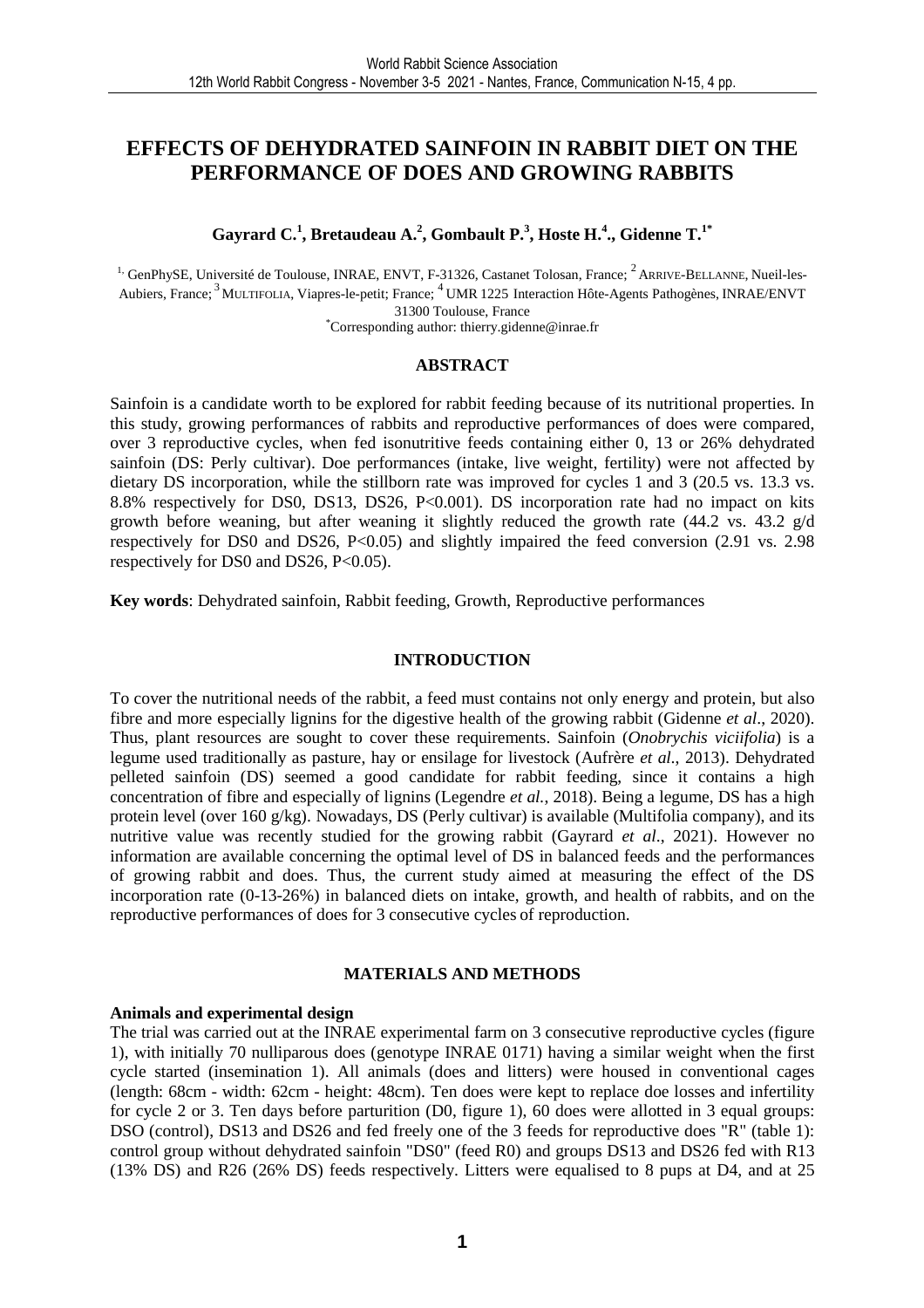days old (D25) doe and litters were freely fed till weaning (D33) a fattening "F" feed containing either 0, 13, 26 % of DS (feeds F0, F13, F26: table 1).

At weaning, the litters were moved in a fattening unit and they were housed collectively (6 rabbits per cage: length: 68cm - width: 62cm - height: 48cm). The growing rabbits were fed with F feeds until 70 d old, and under a restriction program: 90 g during the week after weaning, that was weekly increased by 20 g. Meanwhile does remained in their cage and switched back to R feeds to start their 2<sup>nd</sup> cycle (Figure 1). A third cycle was performed in the same conditions.



**Figure 1:** Experimental design

Dehydrated sainfoin (DS) was obtained from a first cut harvested in May 2019 and provided by Multifolia company (Viapres-le-Petit, France). R and F feeds (table 1) were formulated to meet the requirements of the reproductive does and growing rabbits respectively. They were isonutritive and differed essentially by their DS incorporation rate. The 6 feeds were formulated by Arrivé-Béllanné company (Nueil-les-Aubiers, France). Diets did not contain drugs or coccidiostatic supplementation.

|                                  | Diets of reproducing does |     |                 |     | Diets of growing rabbit | Dehydrated sainfoin |                |
|----------------------------------|---------------------------|-----|-----------------|-----|-------------------------|---------------------|----------------|
| Chemical composition g/kg as fed | R <sub>0</sub>            | R13 | R <sub>26</sub> | F0  | F <sub>13</sub>         | F <sub>26</sub>     | $1st$ cut 2019 |
| Dry matter                       | 887                       | 890 | 89.1            | 886 | 891                     | 893                 | 894            |
| Crude Protein                    | 172                       | 180 | 171             | 142 | 154                     | 155                 | 158            |
| Crude fat                        | 36                        | 3.8 | 38              | 36  | 35                      | 35                  | 230            |
| <b>NDF</b>                       | 320                       | 320 | 320             | 377 | 388                     | 392                 | 386            |
| ADF                              | 170                       | 166 | 164             | 232 | 226                     | 221                 | 275            |
| ADL                              | 54                        | 48  | 43              | 81  | 79                      | 73                  | 70             |
| Phenols                          |                           |     |                 |     |                         |                     | 29             |
| Tannins                          |                           |     |                 |     |                         |                     | 28             |

**Table 1**: Chemical composition of the diets

#### **Health and performance measurements**

Mortality was daily checked. For each cycle, the does' live weight was measured at D10, D4, D14, D<sub>24</sub> and D<sub>32</sub>, while litters weight was measured at D<sub>4</sub>, D<sub>14</sub> and D<sub>24</sub>. Feed intake was checked on the same dates than doe live weight. Individual live weight of growing rabbits was measured at weaning (D32) and at 49 and 70 days old, while feed intake was checked weekly for each cage. Reproductive performances such as insemination rate, alive kits at birth, stillborn rate were measured at each cycle.

#### **Chemical analyses**

Chemical composition of the 6 feeds and of DS was performed at INRAE (dry matter, crude ash, organic matter and crude protein) and Arrivé-Bellanné (crude fibre, crude fat, pellets hardness and durability). DM content were determined at 103°C for 24 h and ash at 550°C for 5 h. Crude proteins was analysed according to Dumas combustion method. Total phenols and tannins were analysed according to the Folin-Ciocalteu method (Makkar, 2000) by the laboratory Inovalys (Nantes, France).

#### **Statistical Analyses**

Data were first screened to detect outliers. No outlier was found for animal performance measurements. All data were analysed using R software. Shapiro-Wilk test was used to check normality. For each cycle, a single factor variance analysis was used to estimate the diet effect on performance traits (live weight and growth), reproductive traits and mortality rate. Then, a two factors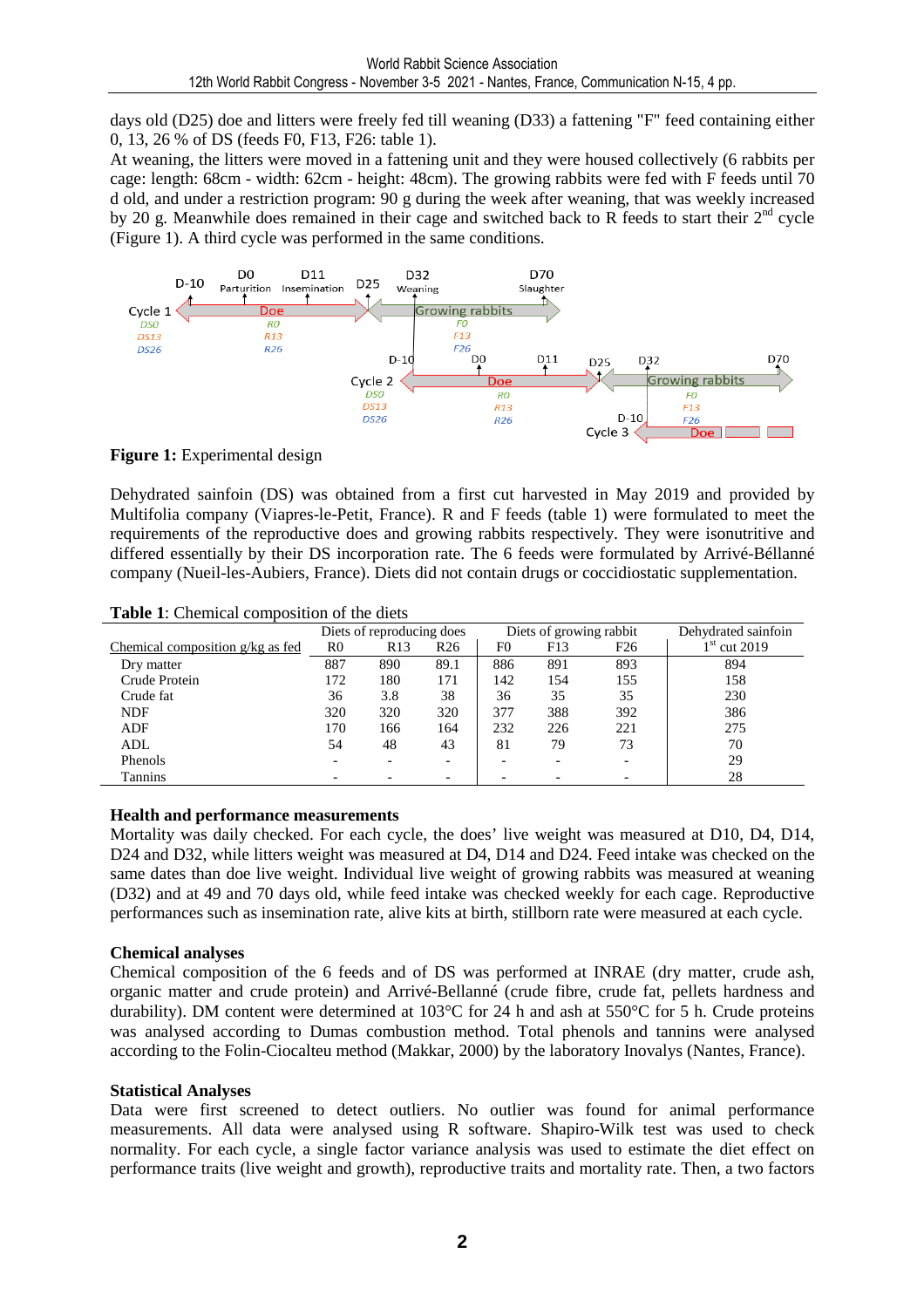(diet X cycle and interaction) model was used to estimate the diet effect on the cumulated 3 cycles. Tukey multiple mean comparison test was used to compare the means between diet groups.

#### **RESULTS AND DISCUSSION**

#### **Reproductive performances of the does**

As expected, the doe live weight increased along the study, from the cycle 1 to the cycle 3 (table 2). Throughout the whole study, the does live weight was similar among the three diet groups, which testifies that the does keep a good body state after three reproductive cycle.

Doe feed intake was similar between diets and averaged 356 g/d (table 4), and logically increased by 20% (P<0.05) from cycle 1 to cycle 3.

|                             | <b>Table 2.</b> Doe live weight along the reproductive eyele and according to dictary samfold meorporation. |                  |       |      |                 |             |             |            |                 |              |                |
|-----------------------------|-------------------------------------------------------------------------------------------------------------|------------------|-------|------|-----------------|-------------|-------------|------------|-----------------|--------------|----------------|
| Doe                         | Cvcles                                                                                                      |                  |       |      | <b>Diets</b>    |             |             |            | <b>P</b> levels |              |                |
| Live weight $(g)$           |                                                                                                             |                  |       | RSD  | DS <sub>0</sub> | <b>DS13</b> | <b>DS26</b> | <b>RSD</b> | Cycle           | <b>Diets</b> | $C. \times D.$ |
| $D-10*$                     | 5168a                                                                                                       | 5454b            | 5560c | 35.0 | 5447            | 5372        | 5346        | 37.6       | < 0.001         | 0.45         | 0.85           |
| D <sub>4</sub>              | 5031a                                                                                                       | 5298b            | 5408c | 30.9 | 5296            | 5282        | 5159        | 33.4       | < 0.001         | 0.13         | 0.74           |
| D33                         | 5225                                                                                                        | 5383             | 5348  | 37.5 | 5366            | 5358        | 5239        | 37.6       | 0.18            | 0.28         | 0.60           |
| Doe feed intake (D-10<br>to | 319a                                                                                                        | 365 <sub>b</sub> | 384c  | 3.83 | 364             | 352         | 351         | 4.48       | < 0.001         | 0.31         | 0.88           |
| D25), $g/d$                 |                                                                                                             |                  |       |      |                 |             |             |            |                 |              |                |

**Table 2**: Doe live weight along the reproductive cycle and according to dietary sainfoin incorporation.

\* D-10: 10 days before parturition (D0). D4: 4 days after parturition. D33: 33 days after parturition.

Insemination rate was similar between diets or cycles (table 3) and averaged 78%. The mean number of live pup at birth was also similar among the three groups, and it tended to be slightly lower in the cycle 1 (P=0.07) since it was the first pregnancy of the does. Significant interaction was detected between the cycle and diet effects for the stillborn rate (table 3). During the first cycle the stillborn rate was higher than for the two subsequent cycles. For cycles 1 and 3, the stillborn rate was linearly reduced (P<0.001) with incorporation of the DS (20.5 vs. 13.3 vs. 8.8% respectively for DS0, DS13, DS26), while the stillborn rate was lower in cycle 3 (12.1 vs. 16.7%, P=0.01). In return, for the cycle 2, the stillborn rate was low  $(6.6\%)$  and did not differ among the three diets  $(P=0.10)$ .

**Table 3:** Reproductive performances of does according to cycle and dietary sainfoin incorporation

|                       |      | <b>Cycles</b>     |                   |            |      | <b>Diets</b> |             |            |         | <b>P</b> levels |                     |
|-----------------------|------|-------------------|-------------------|------------|------|--------------|-------------|------------|---------|-----------------|---------------------|
|                       |      |                   |                   | <b>RSD</b> | DS0  | <b>DS13</b>  | <b>DS26</b> | <b>RSD</b> | Cvcle   | <b>Diets</b>    | Cvcle <b>x</b> Diet |
| Fertility rate, %     | 80.0 | 71.9              | 81.4              |            | 78.9 | 78.2         | 76.1        |            | 0.37    | 0.92            | 0.88                |
| rabbits<br>Live<br>at | 8.0a | 10.7 <sub>b</sub> | 10.0 <sub>b</sub> | 0.30       | 9.0  | 9.0          | 10.5        | 0.3        | < 0.001 | 0.05            | 0.61                |
| birth                 |      |                   |                   |            |      |              |             |            |         |                 |                     |
| Stillborn rate, %     | 16.7 | 6.6               | 12.0              |            | 15.7 | 10.5         | 8.9         |            | < 0.001 | 0.0082          | 0.0033              |
|                       |      |                   |                   |            |      |              |             |            |         |                 |                     |

RSD: Residual standard deviation

#### **Mortality rates of does and young rabbits**

Doe mortality was low  $\langle 5\% \rangle$  and was not affected by the diet or according to the reproductive cycle (table 4). The post-weaning mortality was very low  $\left(\langle 1\% \right)$  and remained unaffected by the treatments. Before and after weaning mortality sourced from digestive troubles (diarrhoea mainly). However, since during cycle 1 we had some losses of does and kits, a veterinary advice identified two pathogenic agents: *Escherichia coli* and *Staphylococcus aureus*. Thus, from D18 to D24 (cycle 1), all animals were cured with 70 g/d of doxycycline, and from D25 to D29 does received in water 0.5 ml/L of colistin.

Before weaning, the mortality rate of the kits averaged 6.2%, but differed according to the diet or the cycle (significant interaction). Most of the mortality was found during the cycle 1 and 2, while it was very low during the cycle 3 (P<0.00, table 4). Whatever the cycle, mortality at nest was very low for the control DS0 diet (meanly: 2.0%). In return, mortality cumulated for cycle 1 and 2, occurred mainly for DS13 diet (meanly 20.3%), compared to the DS26 diet (6.0%). This higher mortality rate in the DS13 diet during cycle 1 and 2 could be correlated to doe mortality from DS13 group. Indeed, it has been frequently observed that a poor health status in does negatively impacted the litter health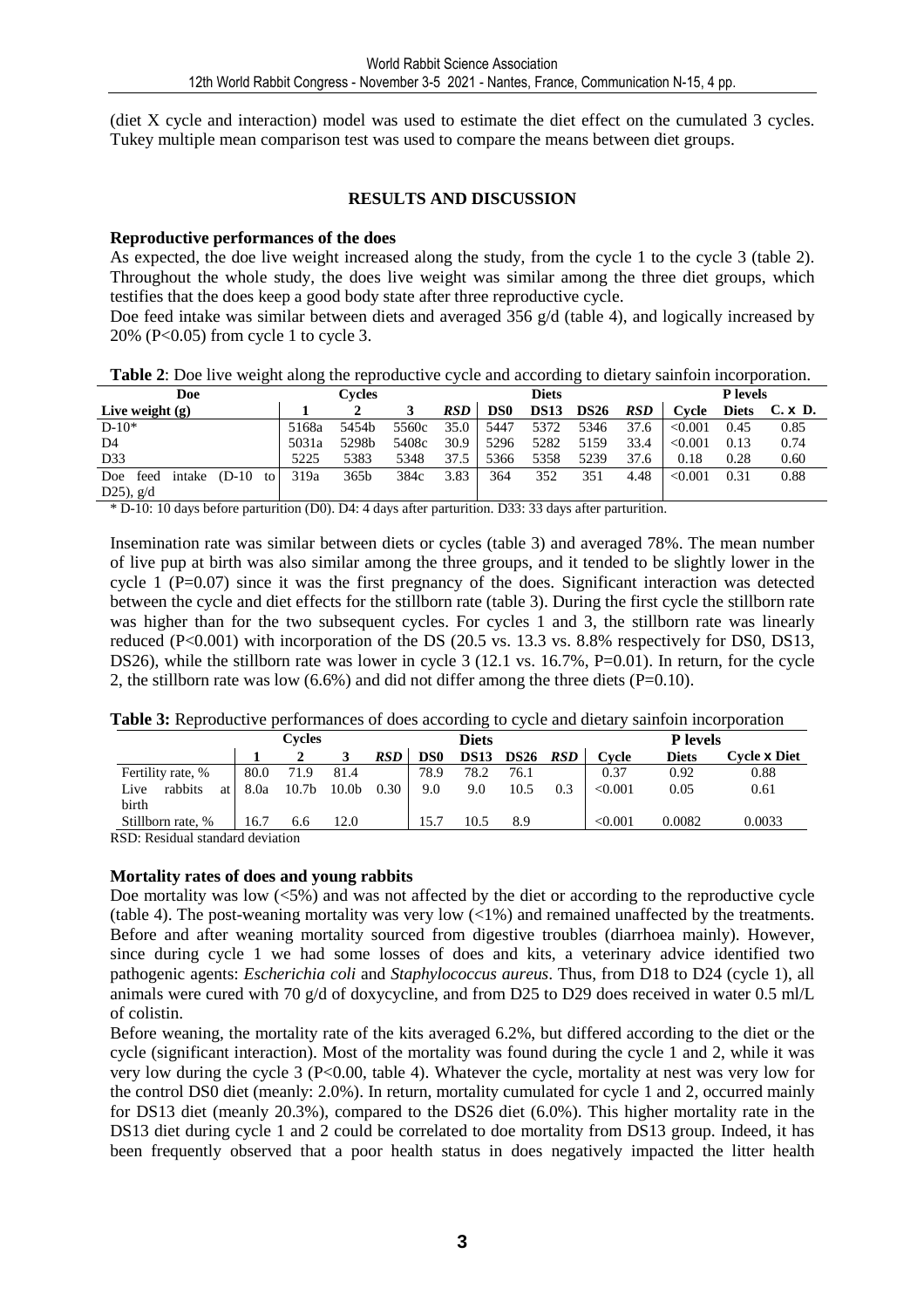(Rashwan and Marai, 2008). Further studies, with a high number of litters are necessary to elicit the potential health impact of incorporating DS in the feeds on doe and litter health status.

|                     |        | Cvcles |       |                 | <b>Diets</b> |             |       | P levels |                |  |  |
|---------------------|--------|--------|-------|-----------------|--------------|-------------|-------|----------|----------------|--|--|
|                     |        |        |       | DS <sub>0</sub> | <b>DS13</b>  | <b>DS26</b> | Cvcle | Diets    | Cvcle x Diet   |  |  |
| Does                | 4/53   | 3/46   | 0/48  | 0/52            | 6/41         | 1/51        | 0.67  | 0.37     | 0.91           |  |  |
| Growing rabbits     |        |        |       |                 |              |             |       |          |                |  |  |
| Birth-weaning (D33) | 36/392 | 32/368 | 3/384 | 8/408           | 47/320       | 16/416      | 0.010 | 0.59     | $< \!\! 0.001$ |  |  |
| Weaning-70d old     | /294   | 1/276  | 3/288 | 1/312           | 2/240        | 2/306       | 0.18  | 0.88     | 0.81           |  |  |

| Table 4: Mortality of does and growing rabbits according to cycle and dietary sainfoin incorporation |  |  |
|------------------------------------------------------------------------------------------------------|--|--|
|                                                                                                      |  |  |

#### **Performances of growing rabbit, before and after weaning.**

Feed intake of litter and doe (D25-D33) was similar among the three diets and averaged 55.5 g/d/rabbit, and accordingly the litter growth was not affected by the diets. In return, the litter growth was 10% lower at the first cycle compared to the two others (P<0.05) since it was done with primiparous does.

Growing rabbits of the three groups were similarly restricted from weaning to D70, and the feed intake averaged 127g/d/rabbit. Any feed refusal was found whatever the diet. The growth rate was 2.5% lower (P<0.05) for DS26 group, without interaction with the cycle (table 5). Similarly, the feed conversion ratio was slightly impaired with DS13 and DS26 diet  $(+2.2\%)$ . Along the study, we observed an increase in growth rate and a better feed conversion.

**Table 5**: Performances of growing rabbits according to cycle and dietary sainfoin incorporation.

|                                    | Cvcles |                   |                   |            | <b>Diets</b>    |              |             |            | <b>P</b> levels |              |                |
|------------------------------------|--------|-------------------|-------------------|------------|-----------------|--------------|-------------|------------|-----------------|--------------|----------------|
|                                    |        |                   |                   | <b>RSD</b> | DS <sub>0</sub> | <b>DS13</b>  | <b>DS26</b> | <b>RSD</b> | Cycle           | <b>Diets</b> | $C. \times D.$ |
| Before weaning (D33)               |        |                   |                   |            |                 |              |             |            |                 |              |                |
| Litter+doe feed intake: D25-1      | 737a   | 796b              | 866с              | 6.7        | 816             | 790          | 792         | 8.1        | < 0.001         | 0.18         | 0.44           |
| D33, $g/d$                         |        |                   |                   |            |                 |              |             |            |                 |              |                |
| weight gain: $D4-$<br>Litter daily | 27.2a  | 29.3 <sub>b</sub> | 30.2 <sub>b</sub> | 0.2        | 29.4            | 28.2         | 28.9        | 0.2        | < 0.001         | 0.15         | 0.87           |
| D33, $g/d$                         |        |                   |                   |            |                 |              |             |            |                 |              |                |
| After weaning                      |        |                   |                   |            |                 |              |             |            |                 |              |                |
| Daily weigh gain: D33-D70, $g/d$   | 39.8a  | 44.7b             | 46.3c             | 0.1        |                 | 44.2a 43.4ab | 43.2b       | 0.2        | < 0.001         | < 0.001      | 0.76           |
| Feed conversion ratio: D33-D70     | 3.22a  | 2.87b             | 2.76c             | 0.01       |                 | 2.91a 2.97ab | 2.98b       | 0.01       | < 0.001         | < 0.01       | 0.72           |

RSD: Residual standard deviation

#### **CONCLUSIONS**

Incorporating dehydrated sainfoin in the doe feeding did not affect the reproductive performances, and even seemed to improve the stillborn rate. However after weaning, incorporating sainfoin in feeds slightly impair the growth rate, without affecting the health status. These first results should be confirmed on larger number of rabbits and under commercial conditions, to analyse the potential impact of incorporating DS in the feeds on doe and litter on their performances and health.

#### **ACKNOWLEDGEMENTS**

The authors thank Arrivé-Bellanné, Multifolia and ANRT for funding this project and the doctoral program of Mrs Gayrard. The authors thank the INRAE Pectoul team for data collection and rabbit breeding.

#### **REFERENCES**

- Aufrère J., Dudilieu M., Andueza D., Poncet C., Baumont R. 2013. Mixing sainfoin and lucerne to improve the feed value of legumes fed to sheep by the effect of condensed tannins. *Animal, 7: 82-92.*
- Gayrard C., Gombault P., Bretaudeau A., Hoste H., Gidenne T. 2021. Nutritive value of dehydrated sainfoin (Onobrychis viciifoliae) for growing rabbits according to the harvesting stage. *Anim. Feed. Sci. Technol. (under evaluation*)
- Gidenne T., Garcia J., Lebas F., Licois D. 2020. Nutrition and Feeding Strategy: Impacts on Health Status, *In: De Blas C., Wiseman J. (Eds.), Nutrition of the rabbit, 3rd edition, CABI; Wallingford; UK, pp. 193-221.*
- Legendre H., Saratsi K., Voutzourakis N., Saratsis A., Stefanakis A., Gombault P., Hoste H., Gidenne T., Sotiraki S. 2018. Coccidiostatic effects of tannin-rich diets in rabbit production. *Parasit. Res., 3705-3713*.

Makkar, H, 2000. Quantification of tannins in tree foliage-a laboratory manual *A Joint FAO/IAEA working document. Vienna, Austria, 33, pp.26. http://www-naweb.iaea.org/nafa/aph/public/pubd31022manual-tannin.pdf* 

Rashwan A., Marai I.F.P., 2000. Mortality in young rabbits: a review. *World rabbit science, 8, 111-124.*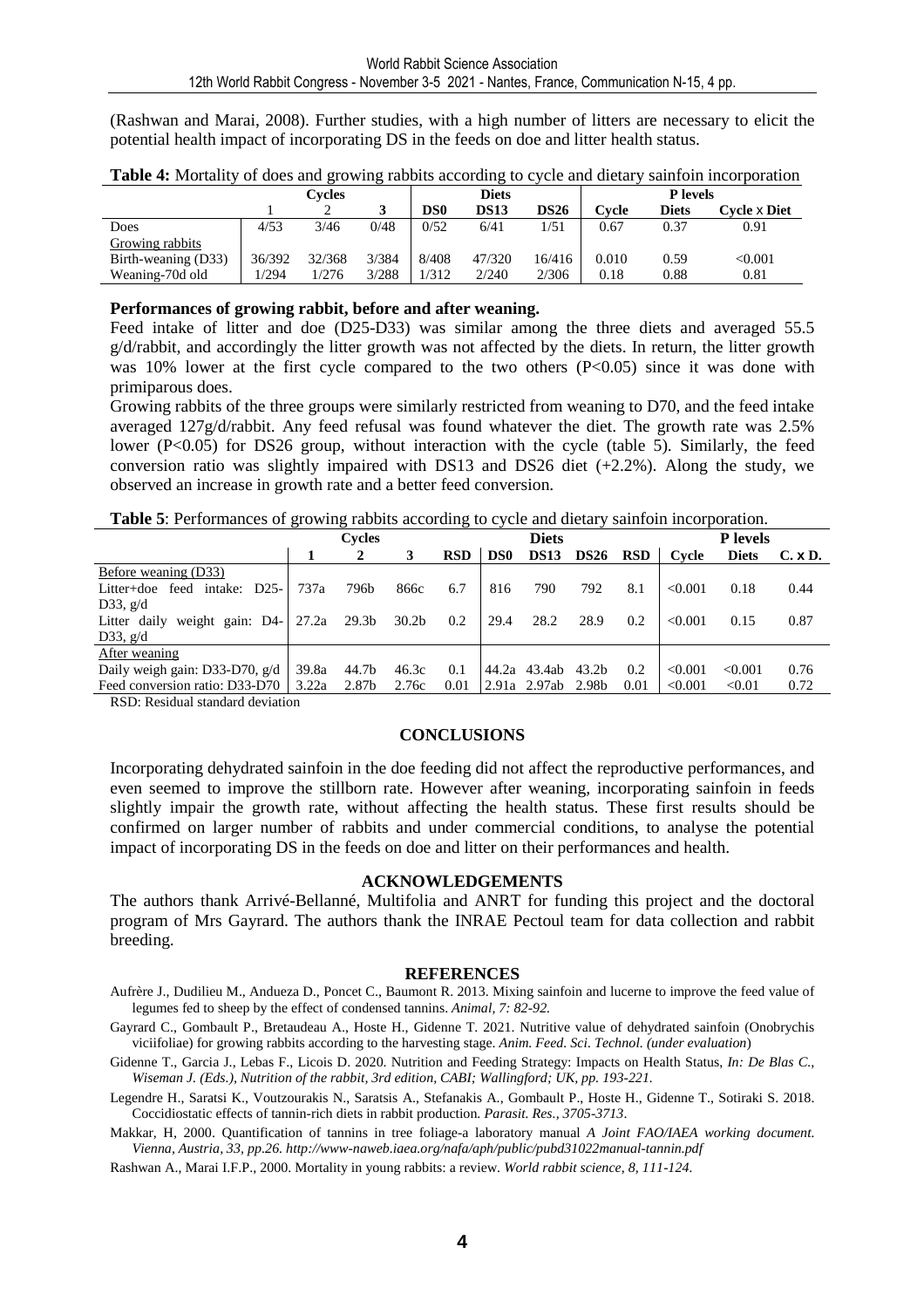

# **Effect of dehydrated sainfoin (Perly cultivar) in feed on performances of does and growing rabbits**

## **Gayrard C.1,4 , Bretaudeau A.<sup>2</sup> , Gombault P.<sup>3</sup> , Hoste H.<sup>4</sup> ., Gidenne T.<sup>1</sup>**

<sup>1</sup> GenPhySE, Université de Toulouse, INRAE, ENVT, F-31326, Castanet Tolosan, France; <sup>2</sup> ARRIVE-BELLANNE, Nueil-les-aubiers, France; <sup>3</sup> MULTIFOLIA, Viapres-le-petit; France; <sup>4</sup> UMR 1225 Interaction Hôte-Agents Pathogènes, INRAE/ENVT 31300 Toulouse, France



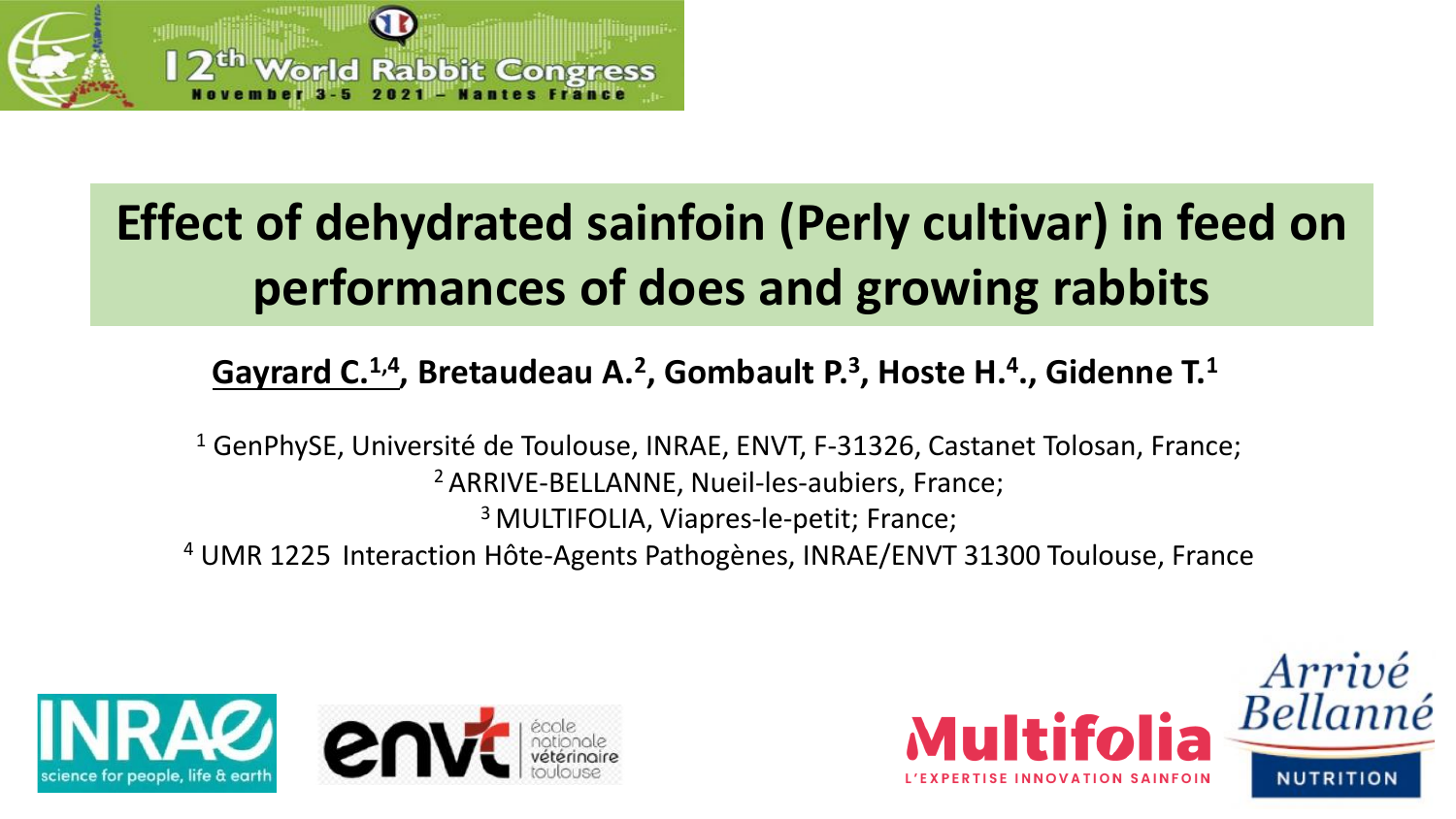## **CONTEXT**



**Problematic: Which effects of sainfoin levels on zootechnical performances of reproductive does and growing rabbit?**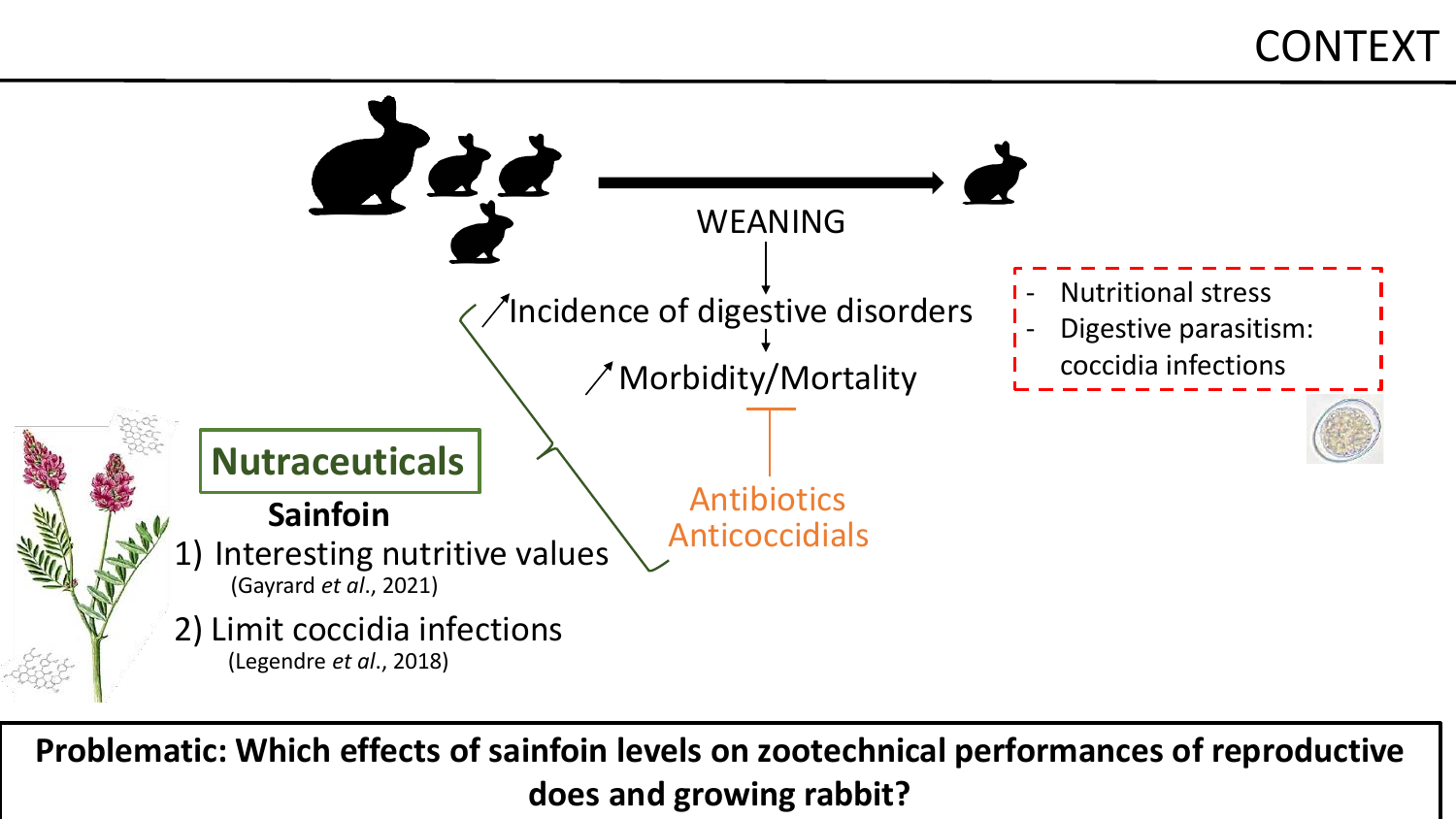**Objectives:** What is the optimal level of Dehydrated sainfoin to incorporate in balanced feeds for maintaining/enhancing performances of growing rabbits and does?

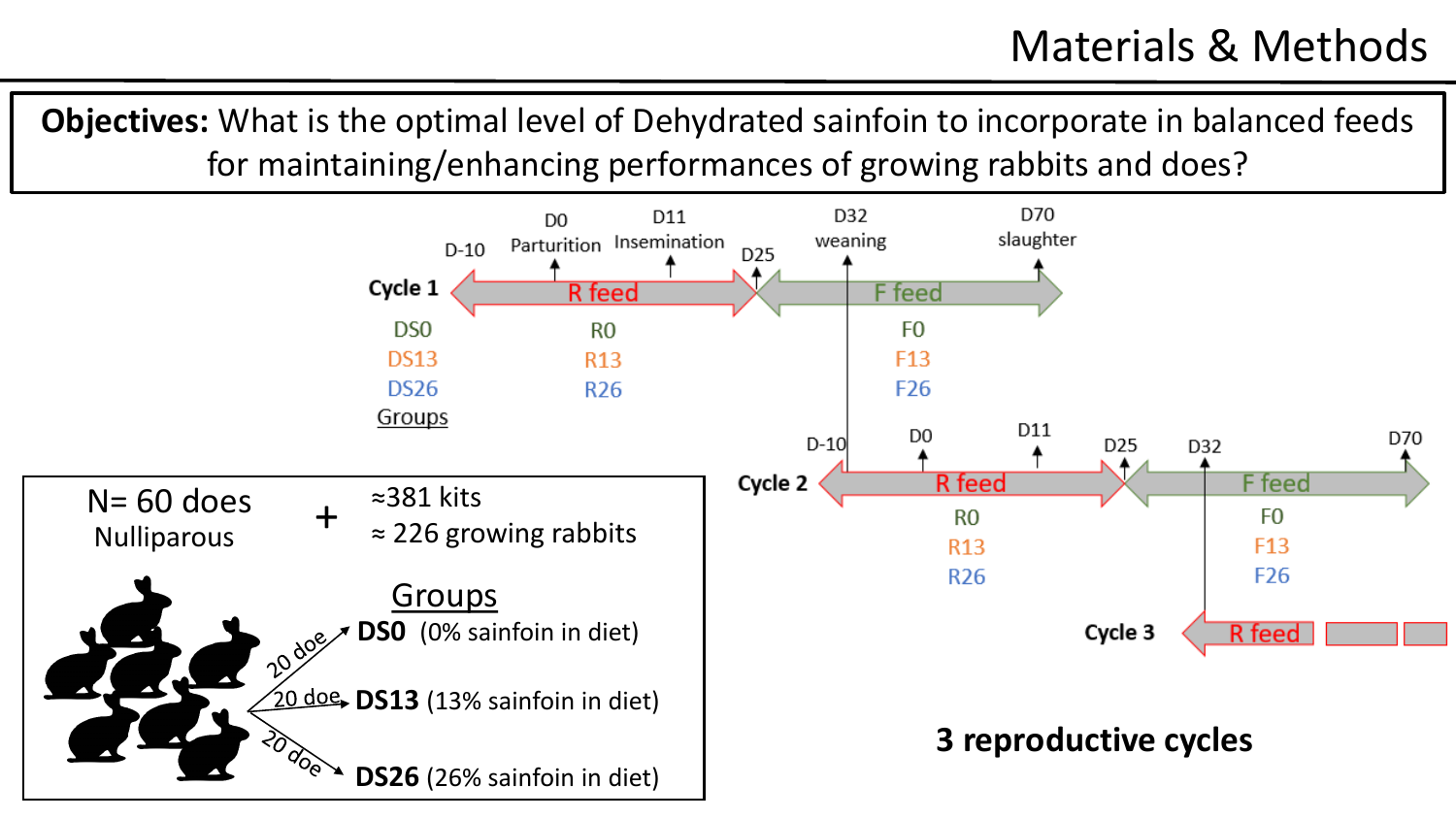**Objectives:** What is the optimal level of Dehydrated sainfoin to incorporate in balanced feeds for maintaining/enhancing performances of growing rabbit and does?

Isonutritive feeds

|                         |                | <b>Reproductive feeds</b> |            |                | <b>Fattening feeds</b> |            | <b>Dehydrated Sainfoin</b> |
|-------------------------|----------------|---------------------------|------------|----------------|------------------------|------------|----------------------------|
|                         | R <sub>0</sub> | <b>R13</b>                | <b>R26</b> | F <sub>0</sub> | <b>F13</b>             | <b>F26</b> | <b>1st cut 2019</b>        |
| <b>Dry matter</b>       | 887            | 890                       | 891        | 886            | 891                    | 893        | 894                        |
| <b>Organic matter</b>   | 735            | 742                       | 723        | 738            | 740                    | 747        | 745                        |
| <b>Crude ash</b>        | 152            | 148                       | 168        | 148            | 151                    | 146        | 149                        |
| <b>Crude protein</b>    | 172            | 180                       | 171        | 142            | 154                    | 155        | 158                        |
| <b>NDF</b>              | 400            | 370                       | 374        | 466            | 460                    | 452        | 421                        |
| <b>ADF</b>              | 158            | 167                       | 167        | 227            | 223                    | 227        | 294                        |
| <b>Lignins</b>          | 45             | 57                        | 59         | 85             | 87                     | 95         | 193                        |
| Digestible energy, Kcal | 2618           | 2620                      | 2621       | 2332           | 2335                   | 2335       |                            |
| <b>Total phenols %</b>  | 1.02           | 0.98                      | 1.18       | 0.90           | 1.18                   | 1.20       | 2.94                       |
| <b>Total tannins %</b>  | < 0.50         | < 0.50                    | < 0.50     | < 0.50         | < 0.50                 | < 0.50     | 2.82                       |

### - **meet the requirements of reproductive does and growing rabbits**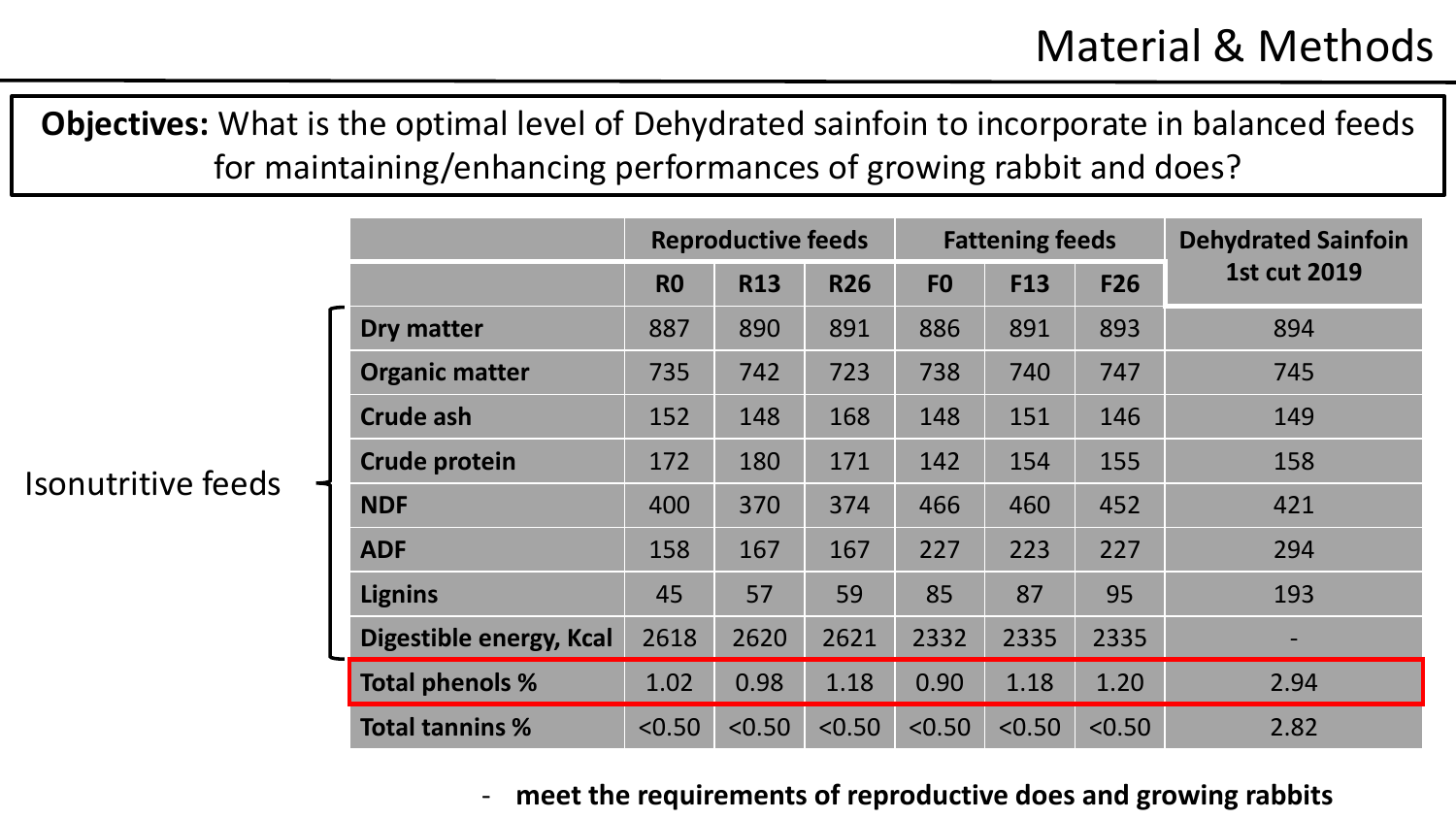## **Reproductive performances of does according to levels of dietary sainfoin incorporation**

|                          | <b>DSO</b> | <b>DS13</b> | <b>DS26</b> | <b>RSD</b> | <b>P</b> levels |                                                              |
|--------------------------|------------|-------------|-------------|------------|-----------------|--------------------------------------------------------------|
| Live weight              |            |             |             |            |                 |                                                              |
| $D-10$                   | 5447       | 5372        | 5346        | 37.6       | 0.45            |                                                              |
| <b>D33</b>               | 5366       | 5358        | 5239        | 37.6       | 0.28            |                                                              |
| Doe feed intake          | 364        | 352         | 351         | 4.48       | 0.31            |                                                              |
| <b>Fertility rate, %</b> | 78.9       | 76.4        | 77.6        | 3.03       | 0.95            |                                                              |
| Live kits at birth       | 9.0        | 9.0         | 10.5        | 0.3        | 0.067           | inearly increase in number of live rabbits at birth          |
| <b>Stillborn rate %</b>  | 16.6       | 11.8        | 9.0         | 1.8        | 0.18            | $(P=0.042)$                                                  |
|                          |            |             |             |            | <b>Tannins</b>  | Proportion of multiple ovulations<br><b>Embryonic losses</b> |

(Min et al., 2001)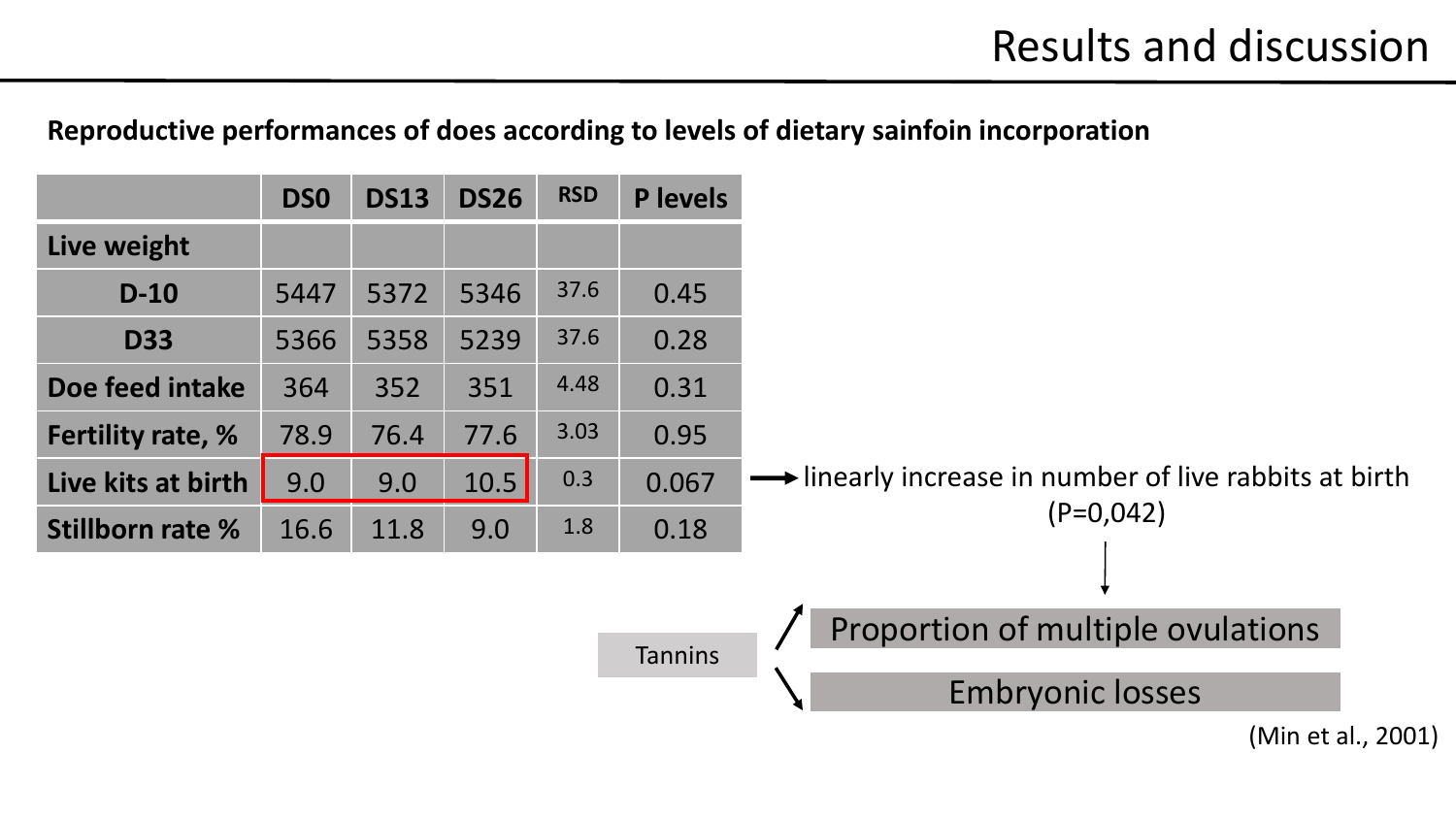## **Performances of litter and growing rabbits according to levels of dietary sainfoin incorporation**

|                                  | <b>DSO</b> | <b>DS13</b> | <b>DS26</b>       | <b>RSD</b> | <b>P</b> levels |
|----------------------------------|------------|-------------|-------------------|------------|-----------------|
| <b>Before weaning: D4-D33</b>    |            |             |                   |            |                 |
| Litter daily weight gain,<br>g/d | 29.4       | 28.2        | 28.9              | 0.2        | 0.10            |
| <b>After weaning: D33-D70</b>    |            |             |                   |            |                 |
| <b>Feed intake</b>               | 127.2      | 127.1       | 127.0             | 1.7        | 0,99            |
| Daily weight gain, g/d           | 44.2a      | 43.4ab      | 43.2 <sub>b</sub> | 0.2        | < 0.001         |
| <b>Feed conversion ratio</b>     | 2.91a      | 2.97ab      | 2.98b             | 0.01       | < 0.01          |

Growth rate and feed conversion ratio were impaired at the highest incorporation rate (26%)

reduced protein digestion (Gayrard *et al., 2021)*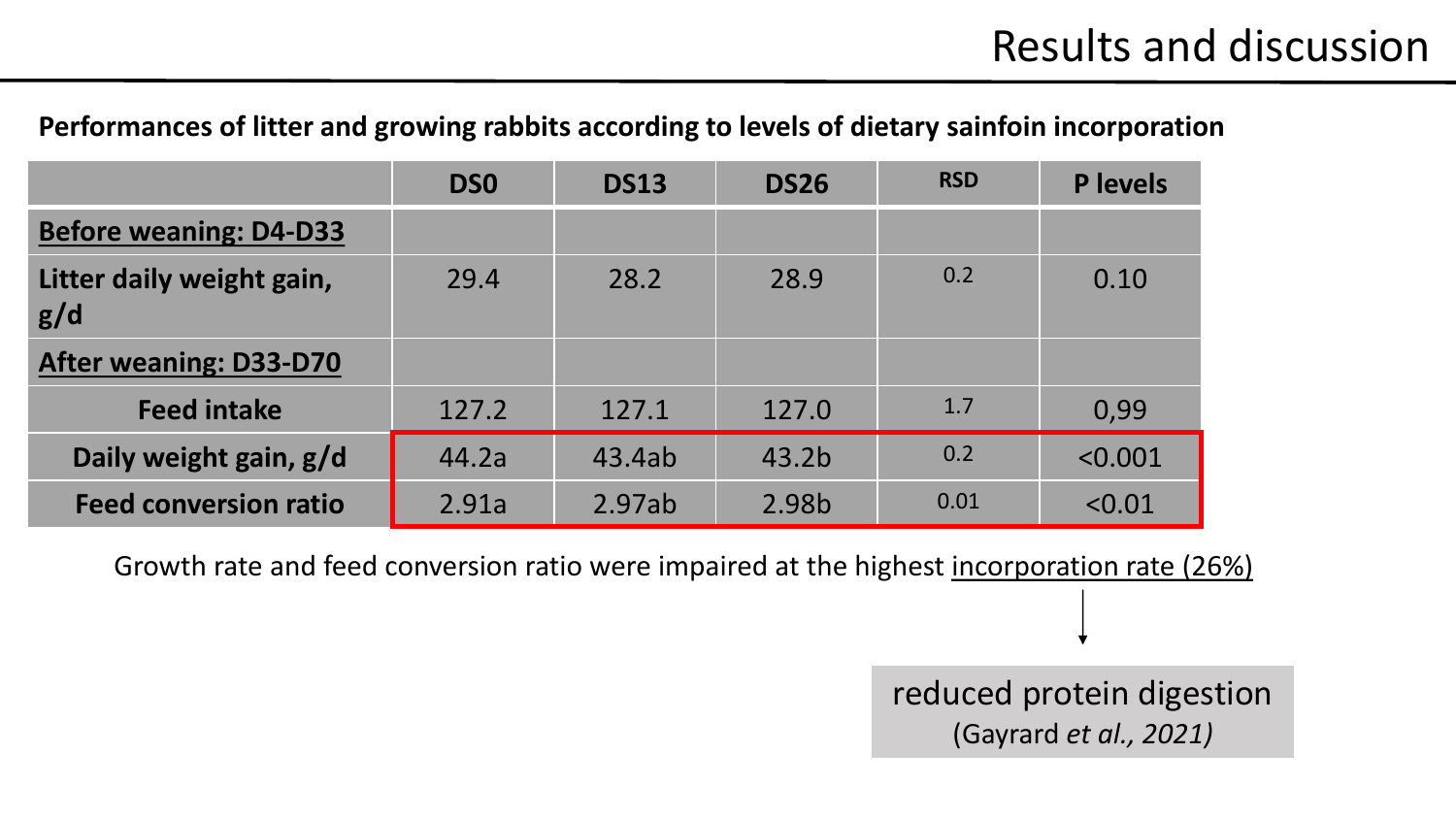## **Mortality of does and growing rabbits according to the dietary sainfoin incorporation**

|                                  | <b>DSO</b>    | <b>DS13</b>   | <b>DS26</b>   | P levels |                                                                                           |
|----------------------------------|---------------|---------------|---------------|----------|-------------------------------------------------------------------------------------------|
| <b>Does</b>                      | 0/52a<br>0%   | 6/41b<br>15%  | 1/51a<br>2%   | < 0.01   | not linked to dietary properties<br>Escherichia coli and Staphylococcus aureus infections |
| <b>Kits (D0-D33)</b>             | 8/408<br>2.0% | 8/320<br>2.5% | 7/416<br>1.7% | 0.73     |                                                                                           |
| <b>Growing rabbits (D33-D70)</b> | 1/132<br>0.8% | 2/240<br>0.8% | 2/306<br>0.7% | 0.72     | No effect of sainfoin incorporation                                                       |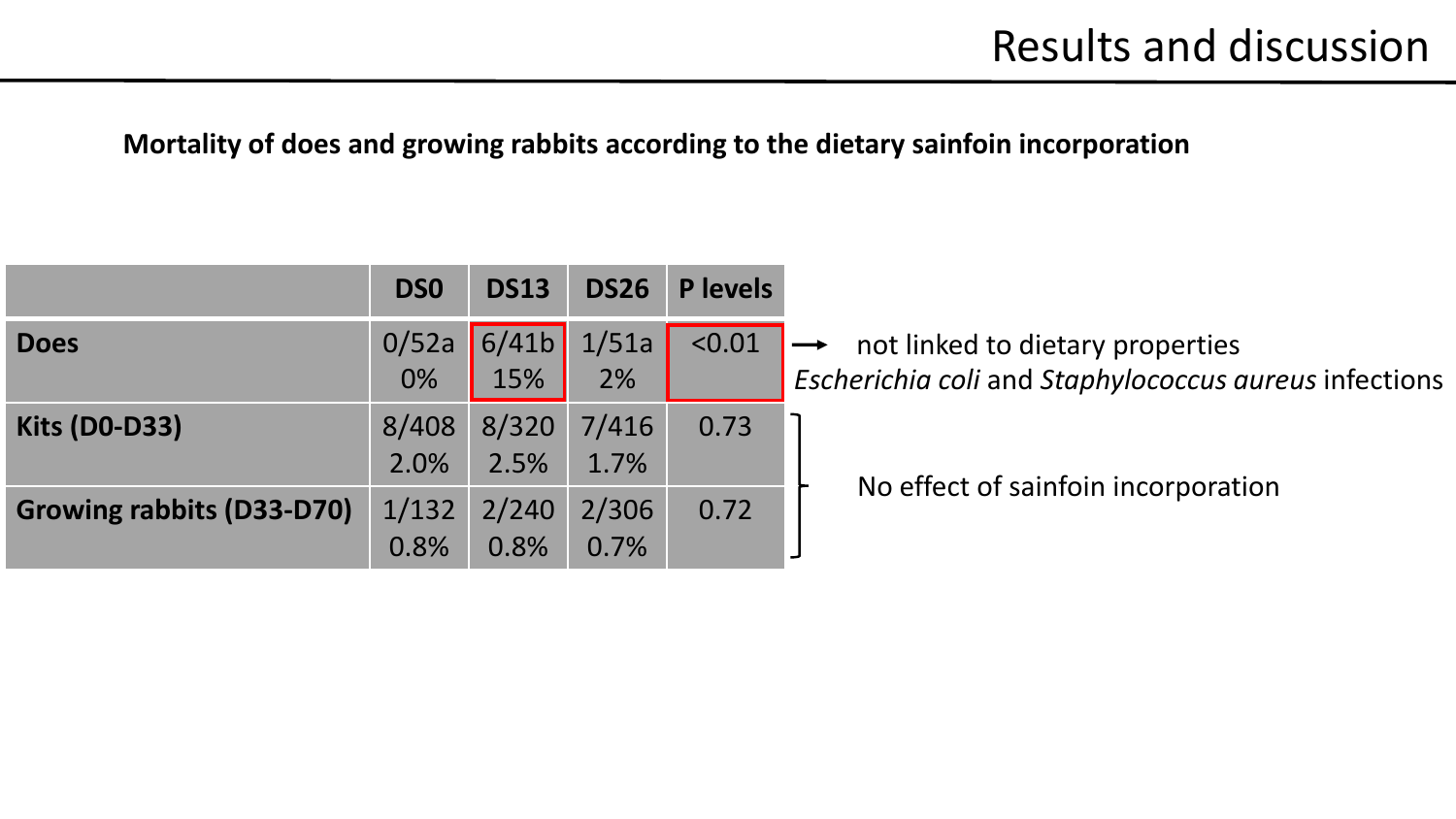## **Conclusions**

## **Sainfoin effect on zootechnical performances**:

|                                  | <b>13% incorporation</b> | 26% incorporation |                                                         |
|----------------------------------|--------------------------|-------------------|---------------------------------------------------------|
| <b>Reproductive does</b>         | ΝA                       |                   | $\rightarrow$ 26% sainfoin increases live kits at birth |
| <b>Kits (D0-D33)</b>             | ΝA                       | <b>NA</b>         | $\rightarrow$ No effect on kits growth                  |
| <b>Growing rabbits (D33-D70)</b> | ΝA                       |                   | $\rightarrow$ 26% sainfoin impaires growth and FCR      |

-: detrimental effect of sainfoin; NA: no particular effect of sainfoin, similar effect as the control feed; +: enhanced effect due to sainfoin incorporation

## **Sainfoin effect on health**:

No effect of sainfoin diets on mortality of animals

Recommendations: **Incorporation of 26% sainfoin in feeds for reproductive does + kits Switching on a 13% sainfoin incorporation for growing rabbits.** 

Perspectives: results to be confirmed using a larger number of rabbits in a commercial environment